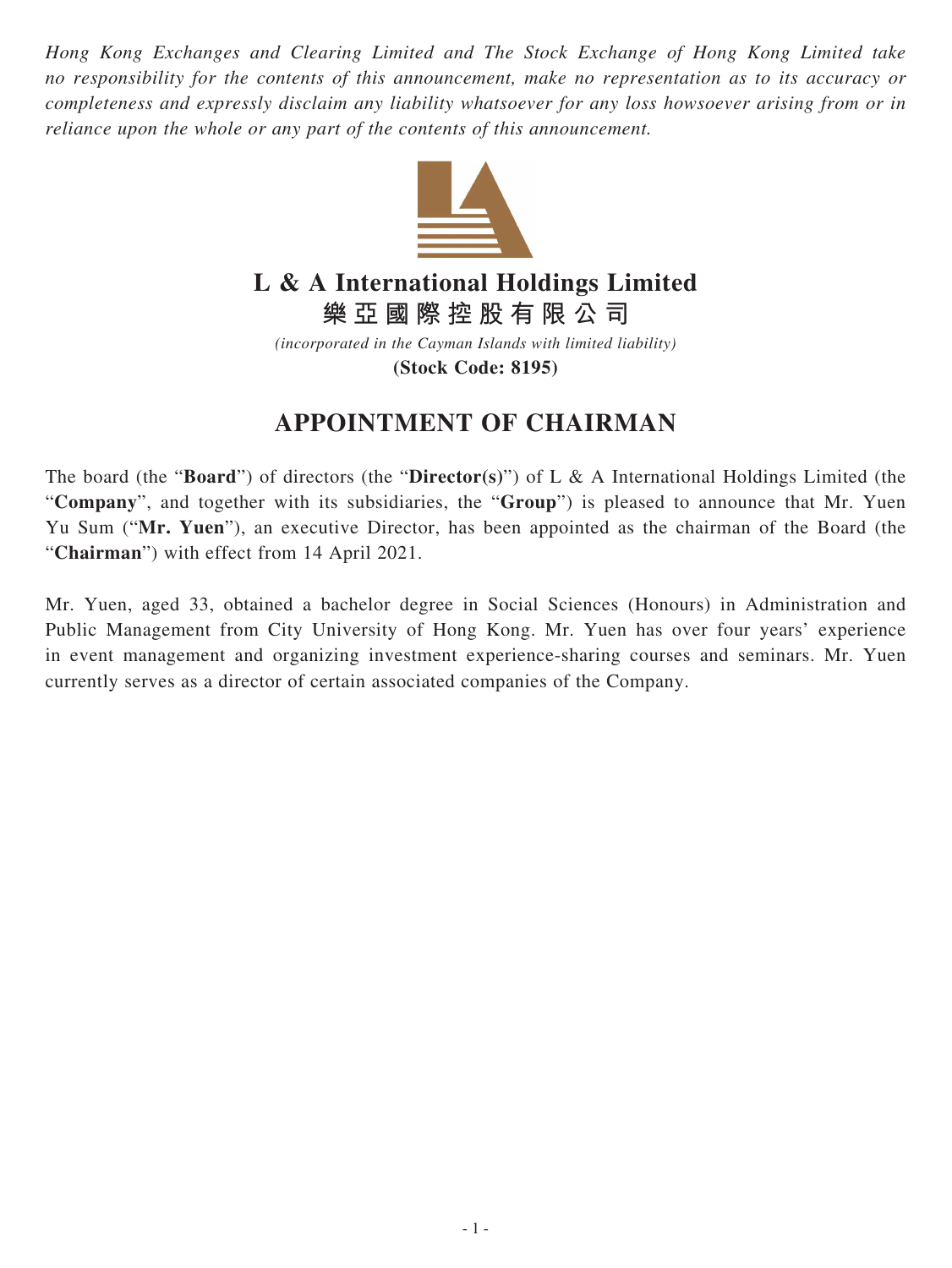Mr. Yuen was a director of the following companies, each of which was incorporated in Hong Kong and was dissolved (other than by a member's voluntary winding-up):

| <b>Name of Company</b>                                                 | <b>Principal business</b><br>activity immediately<br>prior to dissolution | Date of dissolved<br>by deregistration | <b>Details</b>                                                                                                                                                  |
|------------------------------------------------------------------------|---------------------------------------------------------------------------|----------------------------------------|-----------------------------------------------------------------------------------------------------------------------------------------------------------------|
| <b>SOUTH CHINA</b><br><b>OVERSEAS STUDIES</b><br><b>CENTRE LIMITED</b> | Provision of<br>overseas education<br>consultancy service                 | 1 September 2017                       | Dissolved by deregistration<br>under section 751 of the<br>Companies Ordinance<br>(Chapter 622 of the Laws of<br>Hong Kong)                                     |
| <b>AG Carlton Professions</b><br>Limited                               | Provision of human<br>resources service                                   | 19 August 2016                         | Ditto                                                                                                                                                           |
| 2828 INC LIMITED                                                       | Investment holding                                                        | 17 October 2014                        | Ditto                                                                                                                                                           |
| <b>MAX FUND (CHINA)</b><br><b>LIMITED</b>                              | Investment holding                                                        | 5 September 2014                       | Ditto                                                                                                                                                           |
| <b>SILVER SUPREME INC</b><br><b>LIMITED</b>                            | Investment holding                                                        | 8 August 2014                          | Ditto                                                                                                                                                           |
| <b>GOLDEN FINE</b><br><b>INTERNATIONAL</b><br>(HK) LIMITED             | Investment holding                                                        | 4 July 2014                            | Dissolved by deregistration<br>under section 291AA of<br>the Companies Ordinance<br>(Chapter 32 of the Laws<br>of Hong Kong) as in force<br>before 3 March 2014 |

To the best knowledge and belief of Mr. Yuen, all of the aforesaid dissolved companies had ceased business and become defunct and were solvent at the time of them being dissolved by deregistration.

Mr. Yuen has entered into a service contract with the Company for an initial fixed term of one year with effect from 24 October 2020. Mr. Yuen is entitled to a director's fee of HK\$30,000 per month which represents the entirety of the monthly remuneration payable to him by the Group and there is no additional remuneration for acting as Chairman. The remuneration of Mr. Yuen was determined with reference to the prevailing market conditions, his role and responsibilities within the Group. Such remuneration has been approved by the Board and the remuneration committee of the Board (the "**Remuneration Committee**") and will be reviewed by the Board and the Remuneration Committee on an annual basis.